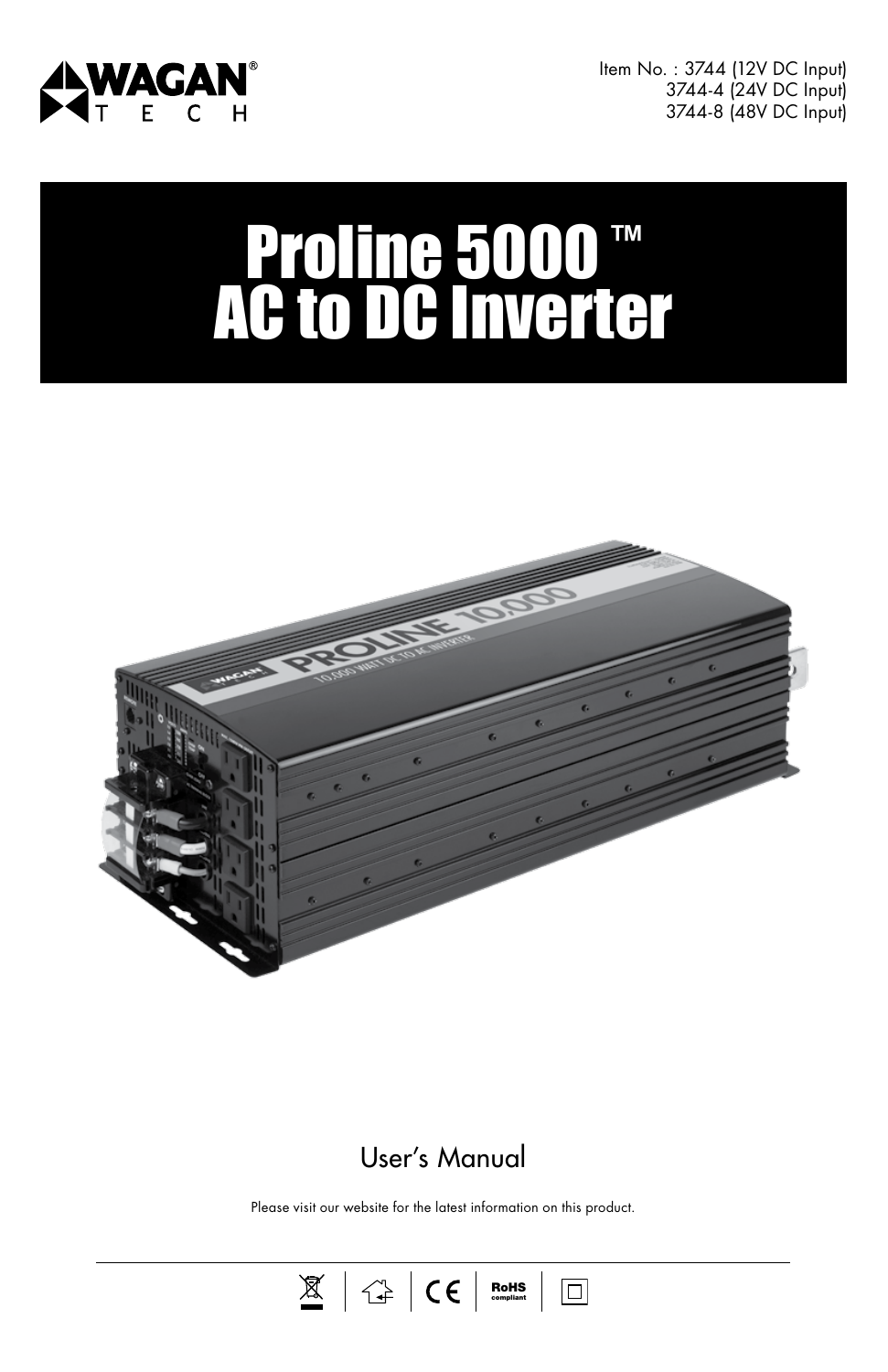# **CONTENTS**

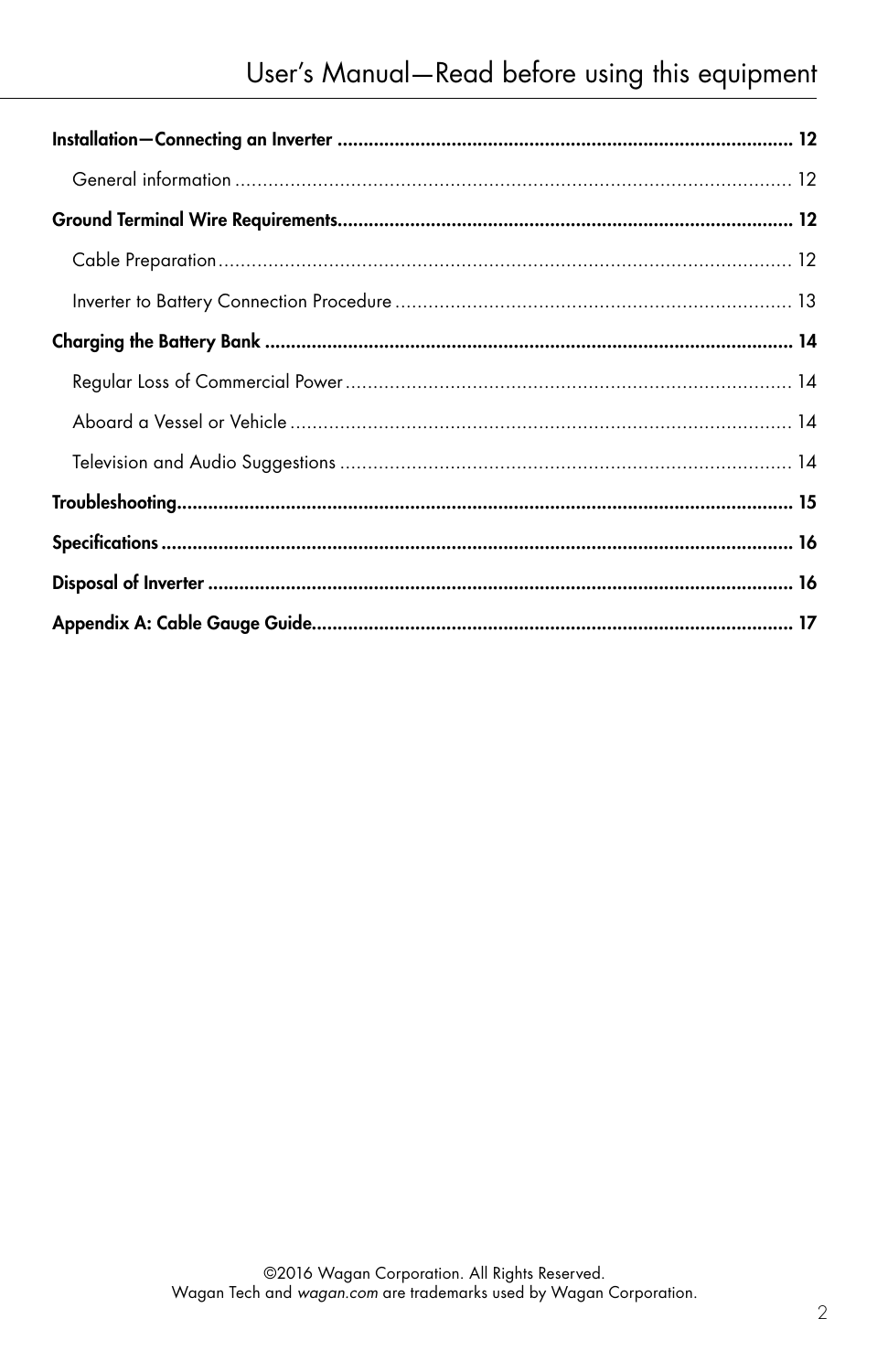Thank you for purchasing the Proline 5000 Power Inverter by Wagan Tech®. With minimal care and proper treatment it will provide years of reliable service. Carefully read, understand and comply with all instructions before use. Keep this manual for future reference.

## ABOUT THIS INVERTER

This power inverter converts direct current (DC) to alternating household current (AC). This inverter operates from a DC power source only. The level of direct current allowed by this inverter varies by model. Please refer to the chart below:

| ∣ I <del>t</del> em No. 3744 | Item No. 3744-4 | Item No. 3744-8 |  |  |  |
|------------------------------|-----------------|-----------------|--|--|--|
| 12V DC Input                 | 24V DC Input    | 48V DC Input    |  |  |  |

This inverter easily powers TV, DVD players, microwave ovens, refrigerators, and small air conditioners. It also operates at the highest efficiency (up to 90%) that results in longer run times and extended battery life compared to other inverters with this level of power output.

This inverter has the highest surge capability in its class. Superior surge capability allows the inverter to start most difficult motorized loads. Advanced microprocessor-controlled circuits run cooler and are more reliable than competing units.

## GENERAL INSTRUCTIONS:

- Keep the inverter away from any direct heat source or combustible materials or gases, including fumes from flooded lead-acid batteries.
- Keep well ventilated—this device generates heat.
- Do not continuously operate your inverter at more than its rated output wattage.
- Incorrect battery polarity will damage the inverter and void the warranty.
- Do not connect the inverter to any other power source, including any AC power source. If using an AC load transfer switch, allow a seven second delay before load transfer to the inverter.
- There are no user serviceable parts inside this inverter.
- A WARNING DO NOT INSTALL INVERTERS NEAR FLOODED BATTERIES Lead-acid batteries that have vent caps produce corrosive and explosive gases. Never install an inverter so that battery fumes can be drawn into the inverter. Batteries should be in a separate enclosure that vents to outside air. Battery gases can destroy inverter circuits and explode if ignited.

## LOAD CONSIDERATIONS

As an appliance motor starts, it requires a momentary surge of power called "starting load" or "peak load". Once started, that appliance needs less power to operate. This is called the "continuous load". It is important to know starting loads and continuous loads of appliances that are to be powered by this inverter.

Appliance power is rated in watts. This information is usually stamped or printed on most AC appliances and equipment. In some cases, a tool will be rated in amperes. To convert amps to watts, multiply: AMPS  $\times$  115 (AC voltage) = WATTS. This formula yields an approximation of the continuous wattage load of that appliance.

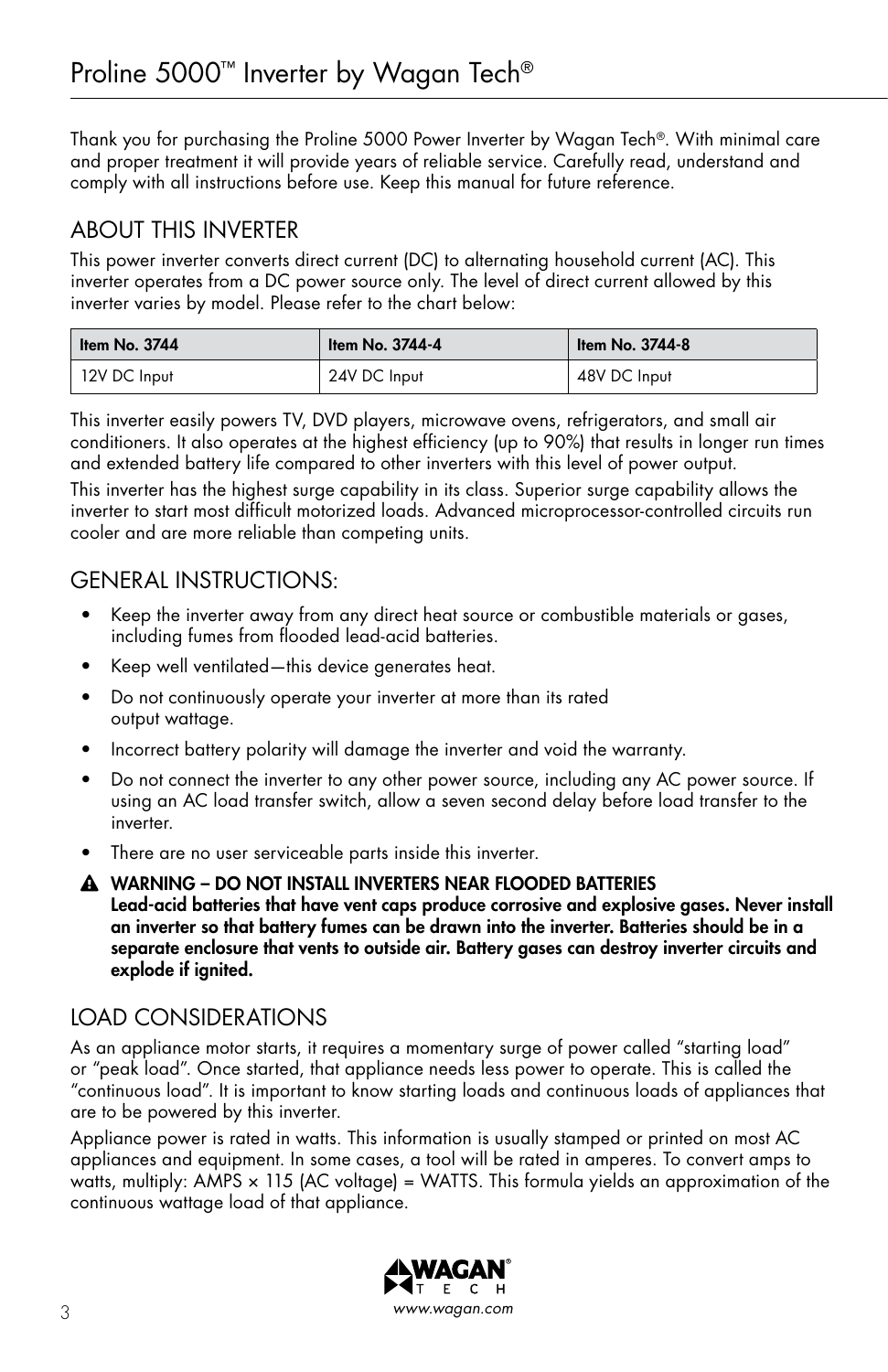The starting load of an appliance is a major factor of whether an inverter can power it. Starting load is momentary. With many appliances, it is approximately twice the continuous load. However, some appliance starting loads can be as high as eight times the continuous load. To determine if an appliance or tool will operate with this inverter, run a test. This inverter is will automatically shut down in the event of an overload, so there is no danger of damaging either the inverter or the equipment.

All Modified Sine Wave (MSW) inverters may not properly operate some appliances with either speed control features or dimmer controls. Some appliance GFCI power cords will not operate properly while powered by MSW inverters. Trial operation is the only way to know for sure.

#### A WARNING: THE INVERTER OUTPUT CAN BE LETHAL. IMPROPER USE OF THIS INVERTER MAY RESULT IN PROPERTY DAMAGE, PERSONAL INJURY OR LOSS OF LIFE.

## FRONT PANEL

The Front Panel view shows the inverter's ON/OFF Switch, Indicators, direct wiring High Output Terminals, four AC Outlets and optional Remote Switch Connector.

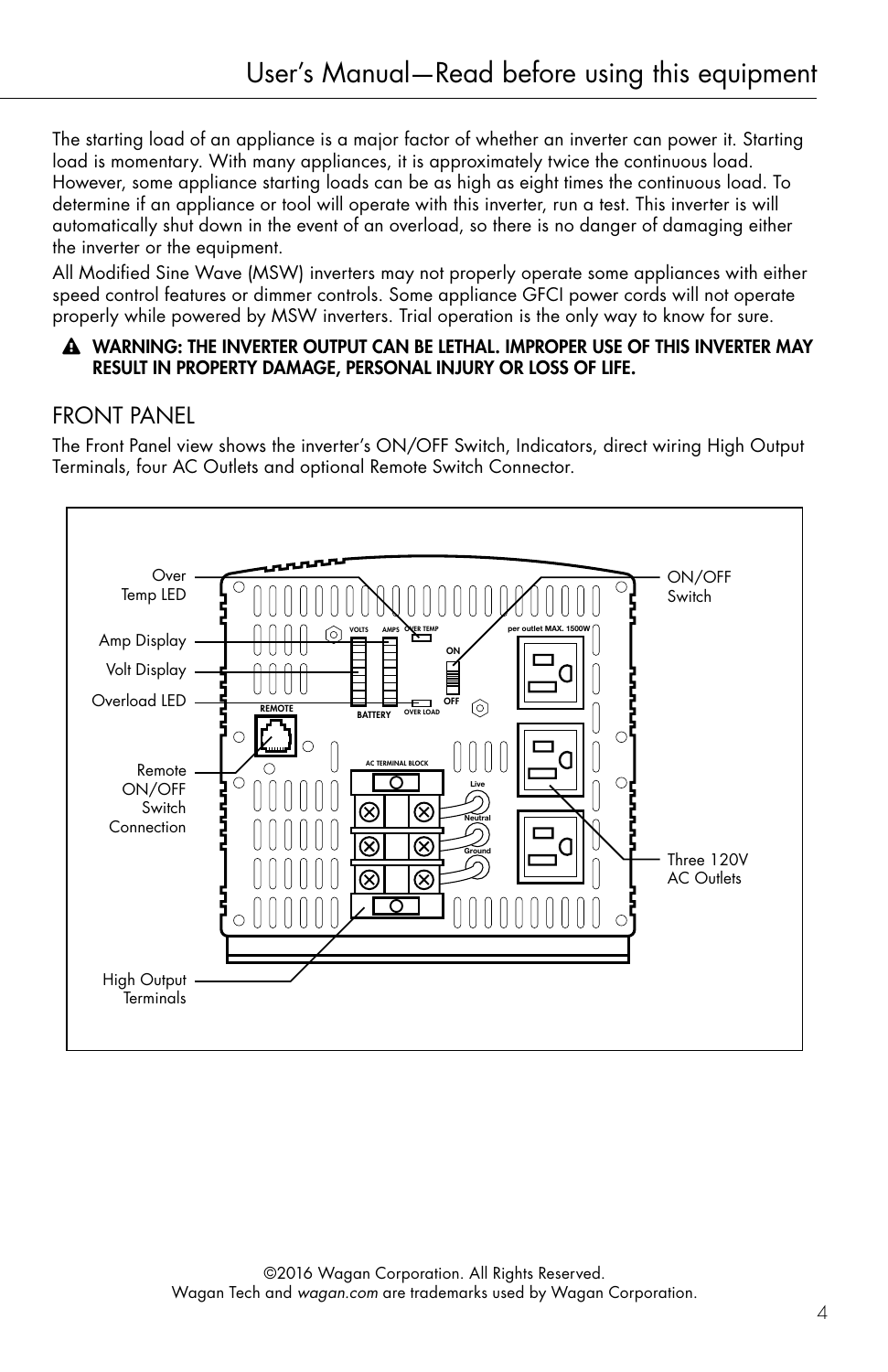## *ON/OFF Switch*

This switch turns the inverter ON and OFF.

#### *Over Temp LED*

This indicator turns RED as the inverter shuts down because of excessive temperature. Immediately turn off appliances if this occurs. Allow the inverter to cool before continuing. Internal high-speed cooling fans automatically turn on when the inverter is switched on to provide instant cooling. The inverter may overheat when it is being used in a location that does not allow for adequate ventilation.

## *Overload LED*

This indicator turns RED as the inverter shuts down from an overload condition. Immediately turn off some appliances to reduce the load. If the continuous combined power requirement of appliances exceeds the inverters continuous rating, the inverter will overload. Sometime an appliance with very high start-up load will cause an inverter to shut down. If battery condition and cables do not support the load, then more batteries and heavier cables may be required.

## *Bar Graph Displays*

The inverter is equipped with two bar graph displays to monitor DC input to the inverter. These are used to help diagnose problems if they occur.

## Volts Display:

The volts display is the measurement of the voltage at the DC terminals of the inverter, not actual battery voltage. During high wattage applications the display may show a lower voltage level than the battery because of a voltage drop that can occur between the DC input cables and the battery. This voltage drop should not be greater than 0.25 to 0.5 volts, as a greater voltage will seriously reduce run time. This inverter will operate with the following input voltage range, varying by model:

#### #3744 *—* 10-15V DC Input #3744-4 *—* 20-30V DC Input #3744-8 *—* 40-60V DC Input

The inverter is equipped with an alarm and shut down feature based on these changes in input voltage:

| Feature:                                               | #3744 (12V)         | #3744-4 (24V)     | #3744-8 (48V)       |  |  |
|--------------------------------------------------------|---------------------|-------------------|---------------------|--|--|
| Alarm sounds when input voltage<br>drops below:        | $10.5V \pm 0.5V$ DC | $21.0V + 1.0V$ DC | $42.0V + 2.0V$ DC   |  |  |
| Inverter shuts down when input<br>voltage drops below: | $10.0V + 0.5V$ DC   | $20.0V + 1.0V$ DC | $40.0V \pm 2.0V$ DC |  |  |
| Inverter shuts down when input<br>voltage rises above: | >15.0V DC           | >30.0V DC         | >60.0V DC           |  |  |

During charging from a generator, solar panel or AC powered charger the battery voltage will be higher than when it is resting. Voltages greater than allowed may cause damage to the inverter. Damage caused by excessive voltage input is not covered under the warranty.

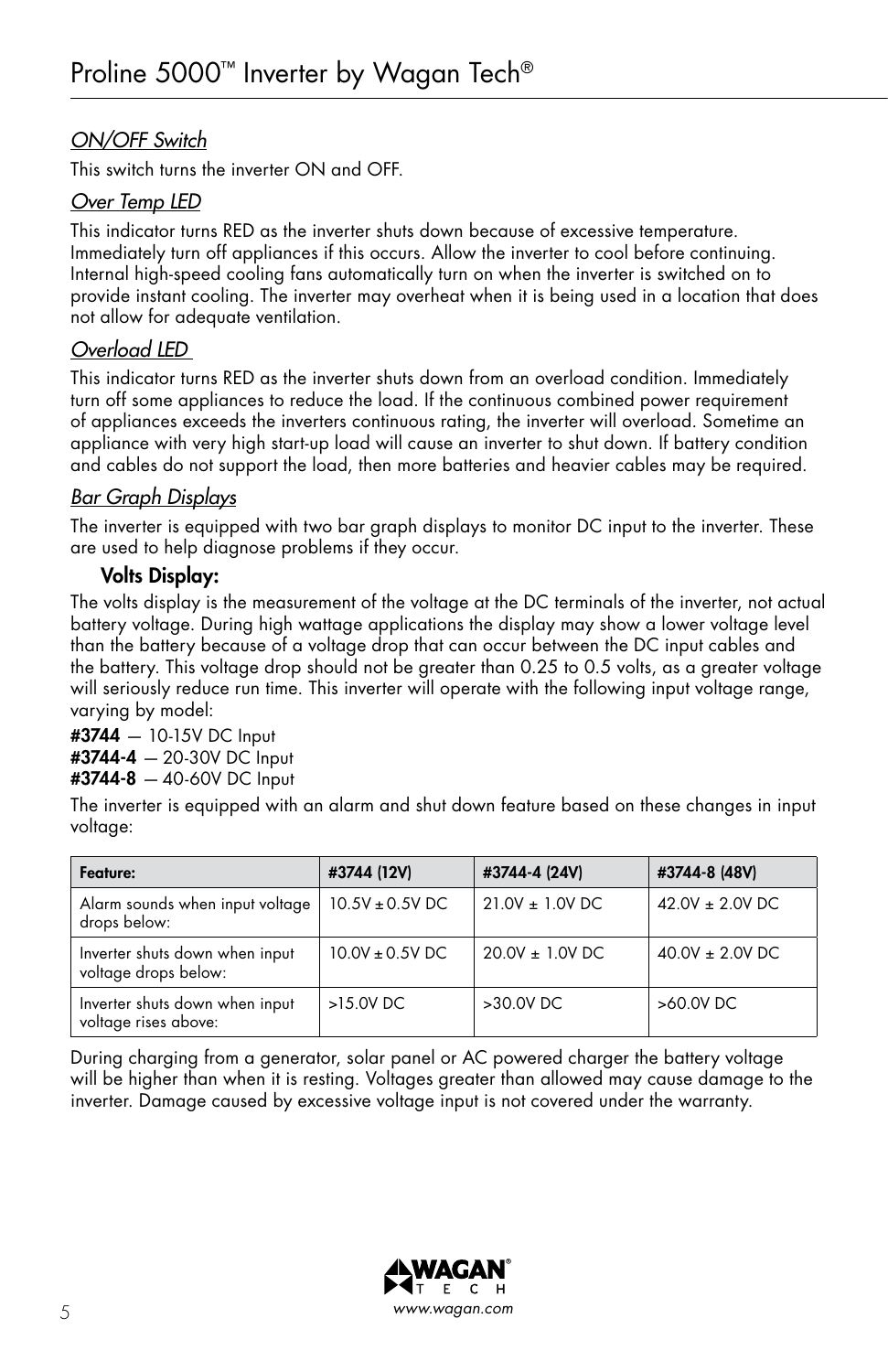## Amps Display:

This display indicates actual DC amperes of current being drawn from the battery bank. Note that the AMPS display indicates a range of 120 to 600 amps. Current less than 120 amps is not displayed. Note that for a 120 Amp reading the inverter should be powering 1,200 watts of AC load.

## *AC Outlets*

Each outlet will supply 15 amps, 115V AC maximum for powering appliances. Greater than 1,650 watts continuous power from an outlet may cause damage to the inverter and cause possible injury.

## *High Output AC Terminals*

There are three insulated terminals on the front panel of the inverter. These terminals are for connecting 115 volt AC devices that require more than 15 amps to operate. Other uses are for connection to distributed wiring that has multiple AC outlets. Any wiring that is directly connected must be 10 gauge or larger. Facing the front panel, the terminals are:

| Top          | Middle          | <b>Bottom</b>  |
|--------------|-----------------|----------------|
| Live (Black) | Neutral (White) | Ground (Green) |

NEUTRAL and GROUND are bonded inside the inverter to comply with the National Electric Code (NEC) requirement that any AC source must have a neutral to ground connection.

## *Remote ON/OFF Switch Connection*

A supplied cable and Remote Switch assembly provides a convenient remote On/Off feature.

## POWER INVERTER OUTPUT WAVEFORM

This inverter's AC output is a modified sine wave (MSW) 115 volts AC. The comparison of modified sine wave and household AC is shown in the figure below.



This modified sine wave has a root mean square (RMS) voltage of 115 volts. Most ordinary AC voltmeters are calibrated to read "average" voltage and assume that the AC waveform will be a pure sine wave. These meters will not correctly read MSW voltage, and will display about 20 to 30 volts too low. Any multi-meter identified as "TRUE RMS" will accurately read MSW correctly.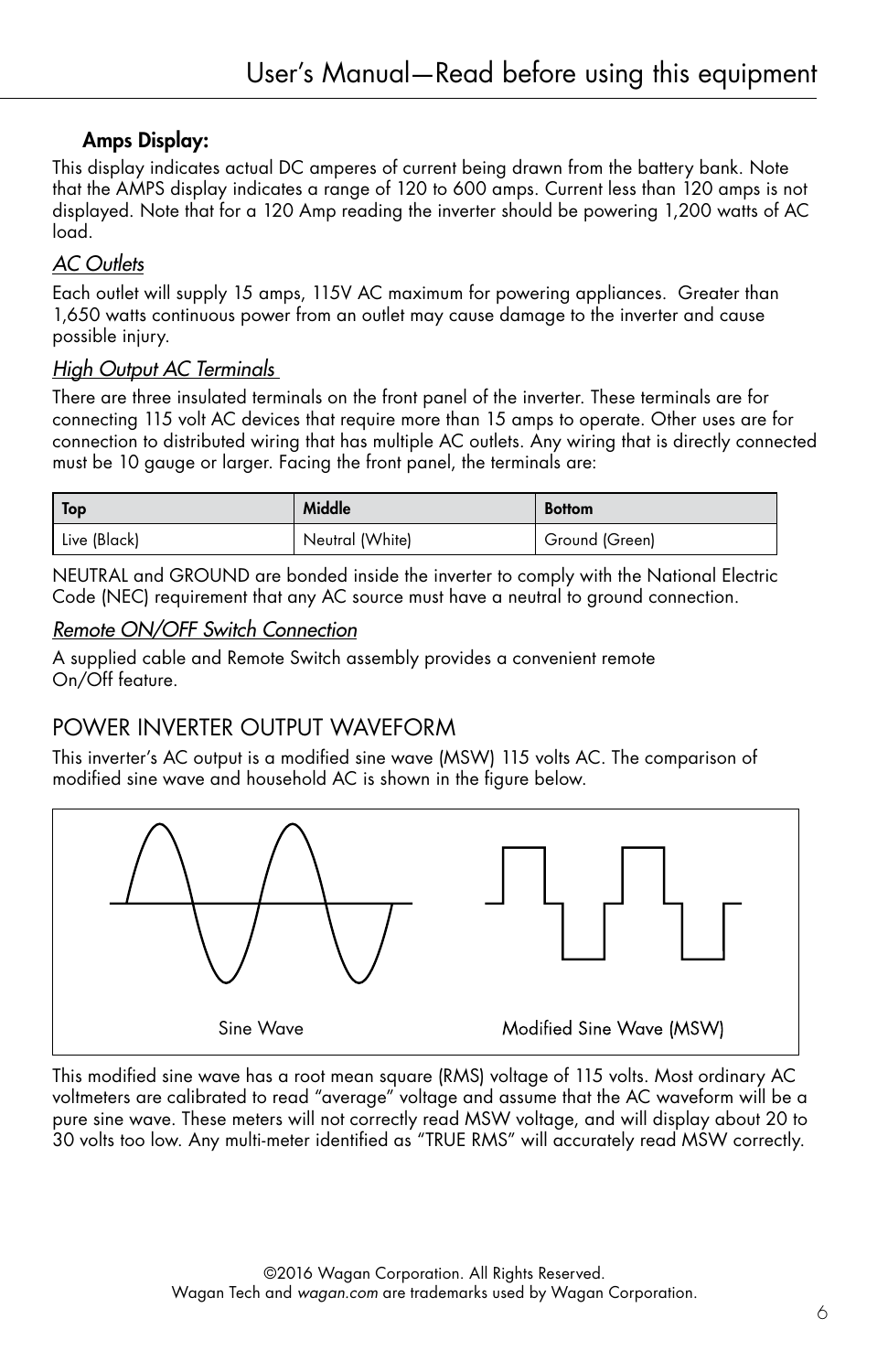# INVERTER OUTPUT CHARACTERISTICS

The high output terminals and outlets of this inverter are wired in a similar manner to that of house-hold wiring. The "ground" connection (the round connection on an outlet) is connected to inverter frame's ground. The two "blade" connections on an outlet are labeled LIVE and NEUTRAL because the neutral is connected to ground as in standard household distribution wiring. This output conforms to the National Electric Code (NEC).

# REAR PANEL



## *High-Speed Cooling Fan*

Fans operate automatically when the internal temperature of the inverter requires cooling. Always allow free air flow. Do not block vents.

## *Negative DC (−) Input and Positive DC (+) Input Terminals*

The extra-large blade terminals allow enough room to connect multiple DC cables.

## *Ground Terminal*

This terminal is for attaching a 6 gauge insulated safety ground wire. This safety wire protects personnel if there is an unlikely failure in either the cabling or enclosure insulation. Do not directly connect this ground to any negative DC terminal on the inverter. This safety wire is to be connected to the vehicle frame or earth ground or negative battery terminal as described in the installation procedure.

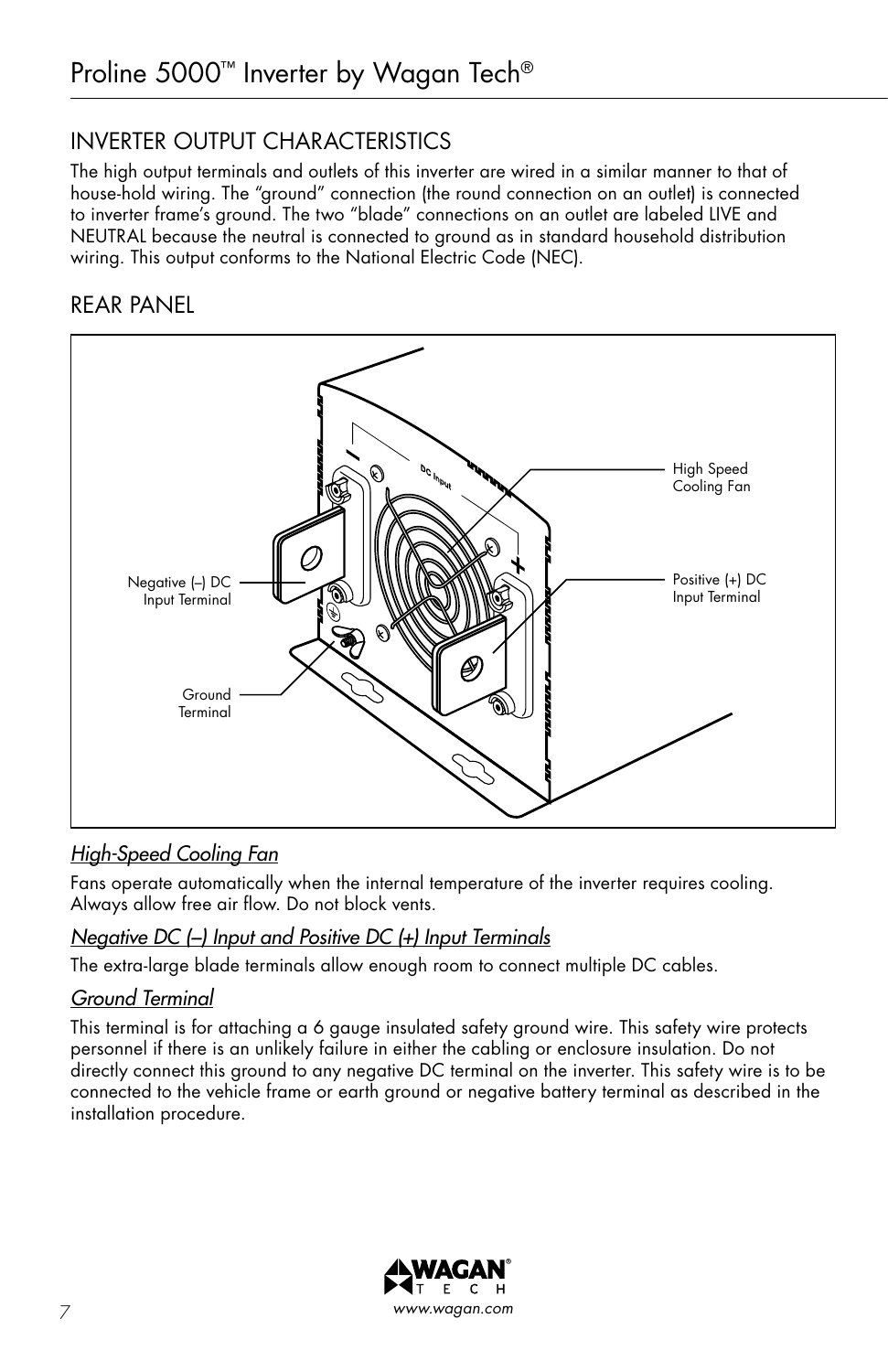# PLANNING THE INVERTER SYSTEM

Any large wattage inverter system requires planning before installation. There are several steps to the planning process so the user must determine the following:

- Maximum inverter wattage required.
- Operating time (run time) needed between battery recharges.
- Battery bank capacity in amp-hours.
- Charger requirement to charge batteries within a practical time.
- Distance between battery bank and inverter.

# DETERMINING MAXIMUM APPLIANCE WATTAGE

Maximum AC appliance wattage is the first factor in planning battery and charging systems.

## *Some Background:*

Large microwave oven specifications list cooking power (watts) and appliance power. Appliance power is the AC load the inverter has to supply.

Most other electrical tools, appliances and audio/video equipment have labels that list the unit's power requirements in watts. If the tool or device is rated in amps, multiply the amps by 115 (115V AC) to determine the watts. For example, a power tool rated at 4 amps will draw 460 watts. Determine the wattage of each appliance you need to simultaneously operate. Add all of the appliance wattages to obtain an estimated "total watts" number. Remember to consider the startup surge that motorized appliances will cause. Do not exceed the surge rating of this inverter (5,000 watts) this can cause immediate overload shut down.

At 5,000 watts continuous output, this inverter requires a DC power supply (battery bank) that can continuously supply the following level of amps for the duration of the run time:

#3744 (12V DC Input) *—* 500 amps @ 12V #3744-4 (24V DC Input) *—* 250 amps @ 24V #3744-8 (48V DC Input) *—* 125 amps @ 48V

# SIZING THE BATTERY BANK

A battery bank is an interconnection of batteries; in this case, to provide 12 volts. To determine the minimum battery ampere-hour rating that you will need to operate appliances from the inverter and any DC appliances powered by the battery bank, follow these steps: *(The following calculations are specific to 12V systems. For 24V or 48V systems, a different calculation is required but the same principles should apply)*

- 1. List the maximum continuous wattage that an inverter has to supply.
- 2. Estimate the number of hours each appliance will be in use between battery recharges. This will vary. For example, a typical home-use coffee maker draws 500 watts during its brew time of 5 minutes, but maintaining pot temperature only requires 100 watts. Typically, a microwave oven only operates for a few minutes. Refrigerators and air conditioners cycle on and off. Some longer operating time appliances are lamps, televisions, computers and sound systems.
- 3. Determine the total watt-hours of energy needed by multiplying average power consumption in watts by hours of run time. For example: 1,500 watts for 10 hours = 15,000 watt hours.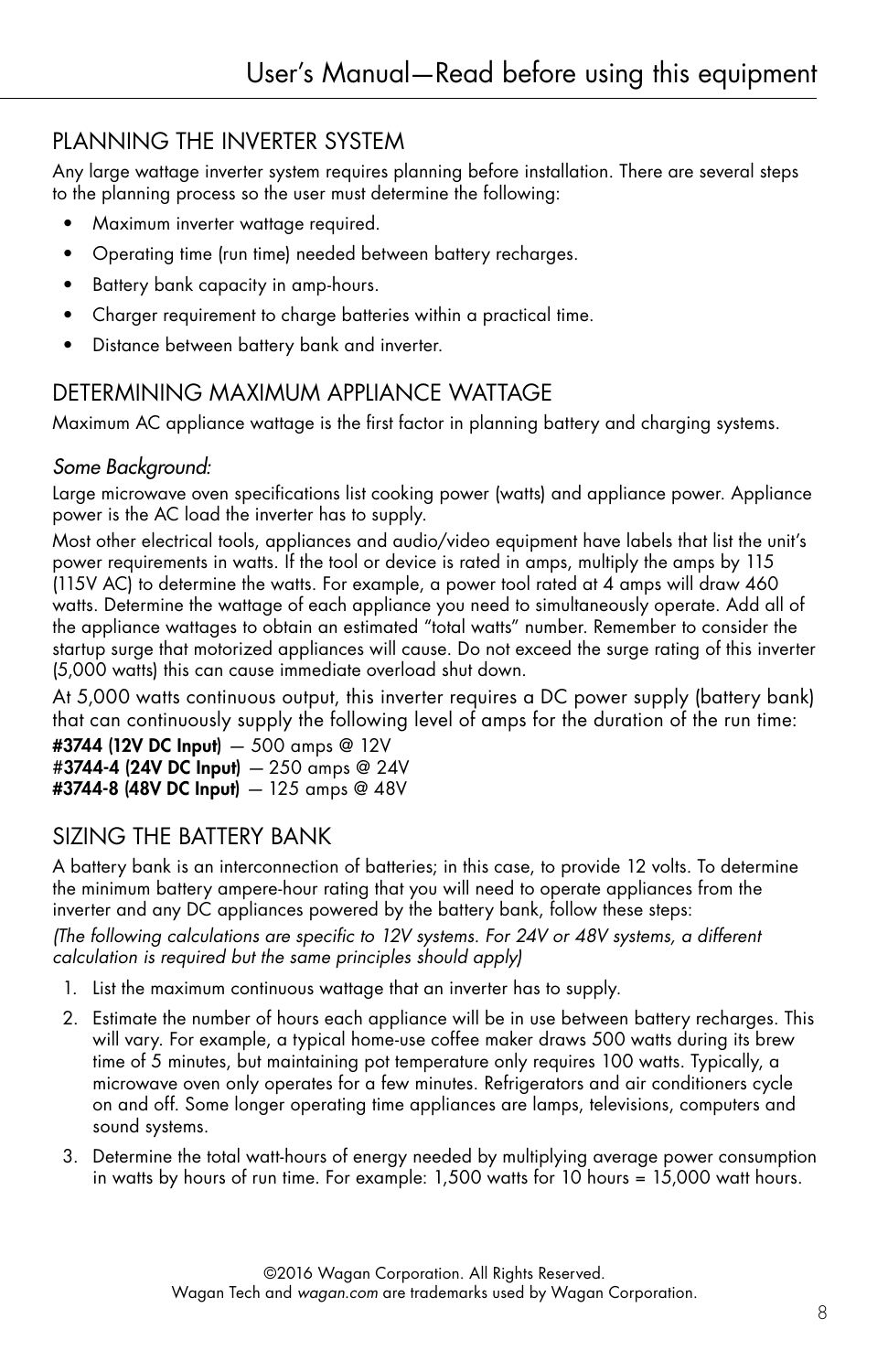4. To get an estimate of the maximum current (in amps) that a battery bank must be capable of delivering to the inverter, divide the AC load watts by ten (for 12V battery). For example, a 1,500 watt AC load will need 150 amps at 12 volts DC. This relationship holds for 12V DC inverters with 90% efficiency.

Using the 1,500 watts (or 150 amps) for 10 hours example, 150 amps are needed for 10 hours. This provides us with the basic amp-hours (AH) of battery life that is required. Ten hours at 150 amps equals 1,500 Amp-hours (AH). This answer is just a starting point because there are additional factors that determine actual run time. These include:

- Cable gauge and length (cable losses)
- Charge level of the batteries (between use, chargers have to be able to fully charge the batteries)
- Temperature of the batteries (colder batteries provide fewer amps)
- Age and condition of the batteries (older batteries lose AH capacity)
- Use of DC appliances
- Compliance with turning off unnecessary AC and DC loads.

## DERATING THE BATTERY BANK

Most lead-acid batteries have a rating expressed in amp-hours (AH). The most common rating of AH is "at the 20 hour rate".

NOTE: Despite several internet explanations, there is no relationship between cold cranking amps (CCA) and ampere-hours (AH).

For example; if a 20 AH battery is discharged at a 1 amp rate, is will take 20 hours to discharge that battery. The terms "charged" and "discharged" relate to actual battery voltage. This means that the output voltage of a nominal 12 volt battery starts at 13.2 volts (fully charged) then drops to 10.6 volts (discharged). If the load on the battery causes the battery to discharge faster than the 20 hour rate, the capacity (AH) of the battery is measurably reduced (derated). Derating is a major run time factor. The following curve can help to determine what the battery bank can deliver under load. The results are used to estimate how much additional battery capacity is needed to achieve the desired run time.

The left vertical numbers of the curve represents percentage of the battery capacity at the 20 hour rate. In this example, the user needs a one hour run time. If the example battery is 220 AH (20 hour rate), and the load is 220 amps that is 100% (horizontal number) of the AH (20 hour rate), starting at the 100% horizontal point and looking up to the curve the results are that only 56% of the battery capacity is available. This means that a higher battery capacity is required to get the desired run time: one hour. The curve also shows that a load of 200% of the 20 hour rate yields only 31% of the battery capacity. The installer must carefully plan the capacity of battery bank or the run time may be seriously affected. To the inexperienced installer, several trial battery capacities may be required to make sure a large enough battery capacity is available to achieve the desired run time.

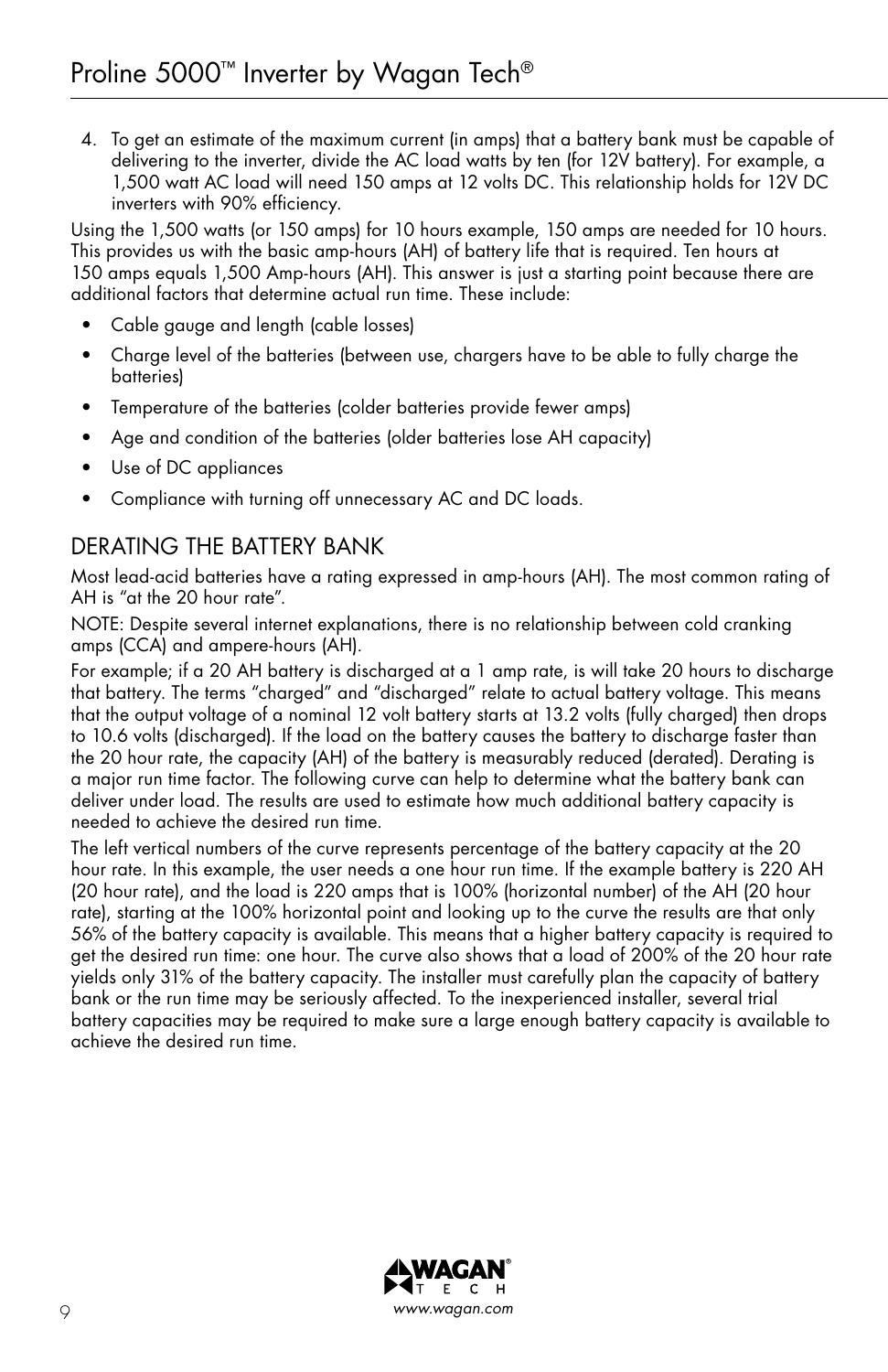

The curve can be applied to any lead acid battery under load providing that it has an AH rating at the 20 hour rate.

Continuing with the previous example, the 150 amp load will need to run for 10 hours, so we begin configuration with a 1,500 AH battery. If the vertical is 1,500 and the horizontal is 150 amps, the percentage of load on the battery is 10%. The curve shows that the 1,500 AH is derated to 90% of maximum. This means that the battery will have to be 1,650 AH for the full 10 hour run time. It is important to add some extra battery capacity, because as the batteries age they will lose AH capacity.

# CONFIGURING THE BATTERY BANK

Twelve-volt, 220 AH batteries were selected for these illustrations because they are generally readily available and relatively inexpensive. They are deep-cycle type and with regular recharging they have a relatively long life. These batteries are "flooded" type; they freely vent hydrogen and oxygen while under charging and heavy discharge. They must be vented to outside air to prevent accumulation of explosive gases. If the batteries are to be kept in close proximity to the inverter or in a living space, use deep-cycle sealed lead acid (SLA) batteries.

## *Fusing Requirements*

NOTE: It is important that this 5,000 watt inverter has the correct main battery fuse added to the Positive (+) battery cable as close as possible to the battery bank's positive terminal. ANL fuse must be located within one foot of positive battery terminal, marine installations within 8 inches. Refer to this chart for correct size:

| #3744 (12V DC INPUT) | #3744-4 (24V DC INPUT) | #3744-8 (48V DC INPUT) |  |  |  |
|----------------------|------------------------|------------------------|--|--|--|
| ANL 500 amp fuse     | ANL 250 amp fuse       | ANL 125 amp fuse       |  |  |  |

The fuse amperage rating must be sized to allow simultaneous operation of all the AC appliances to be powered, allowing for the momentary high startup current requirements of inductive loads. Use the recommended fuse block (fuse holder) and fuse, or an electrical equivalent. ANL type fuses and fuse holders are readily available from marine supply dealers.

The fuses are very important to protect equipment, batteries and personnel. The fuses protect against battery explosion if the cables that connect to the inverter accidentally short.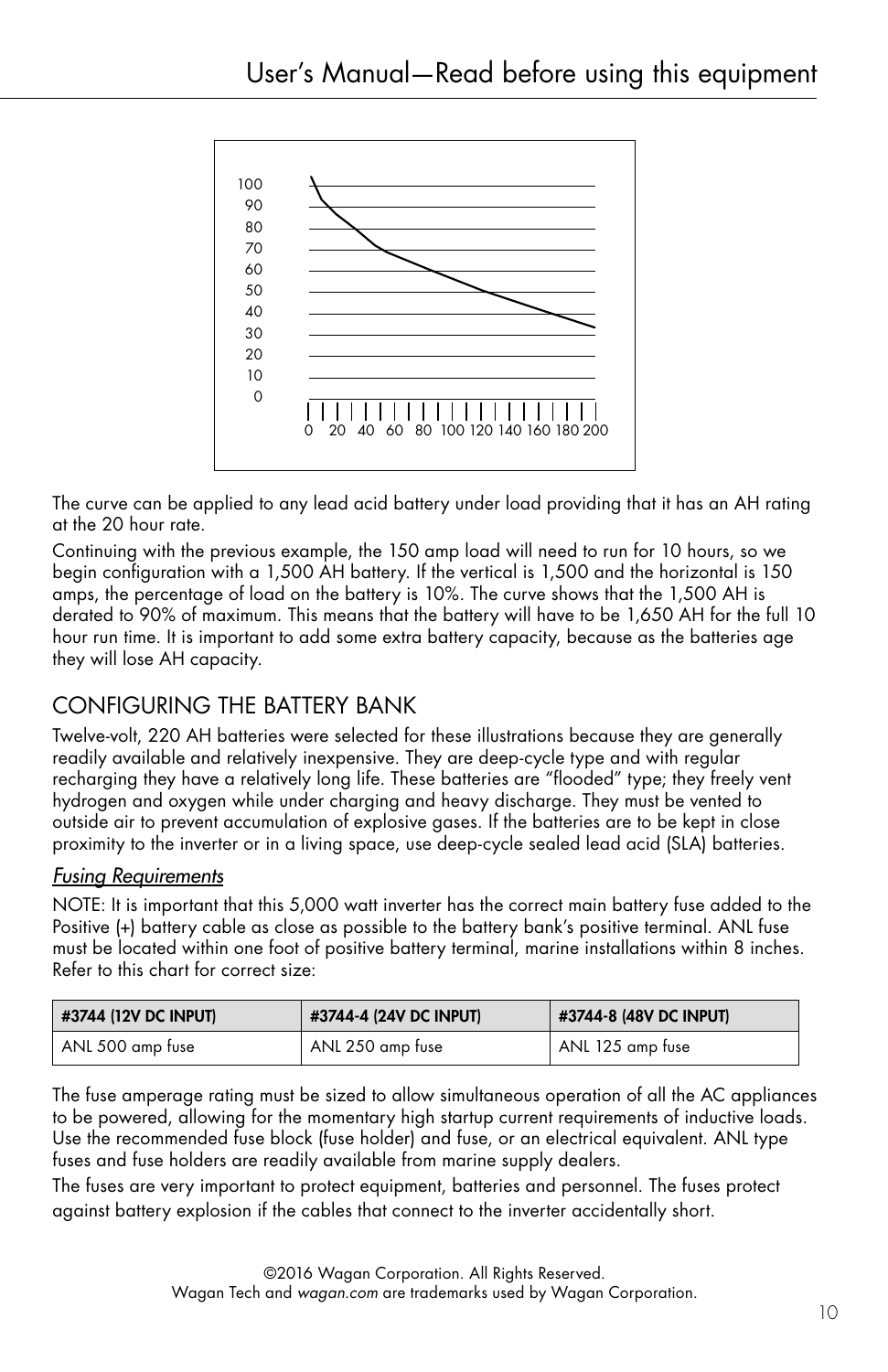## *Battery Bank Diagram*

The diagrams below show inverter connections to a battery bank with recommended fuse protection:



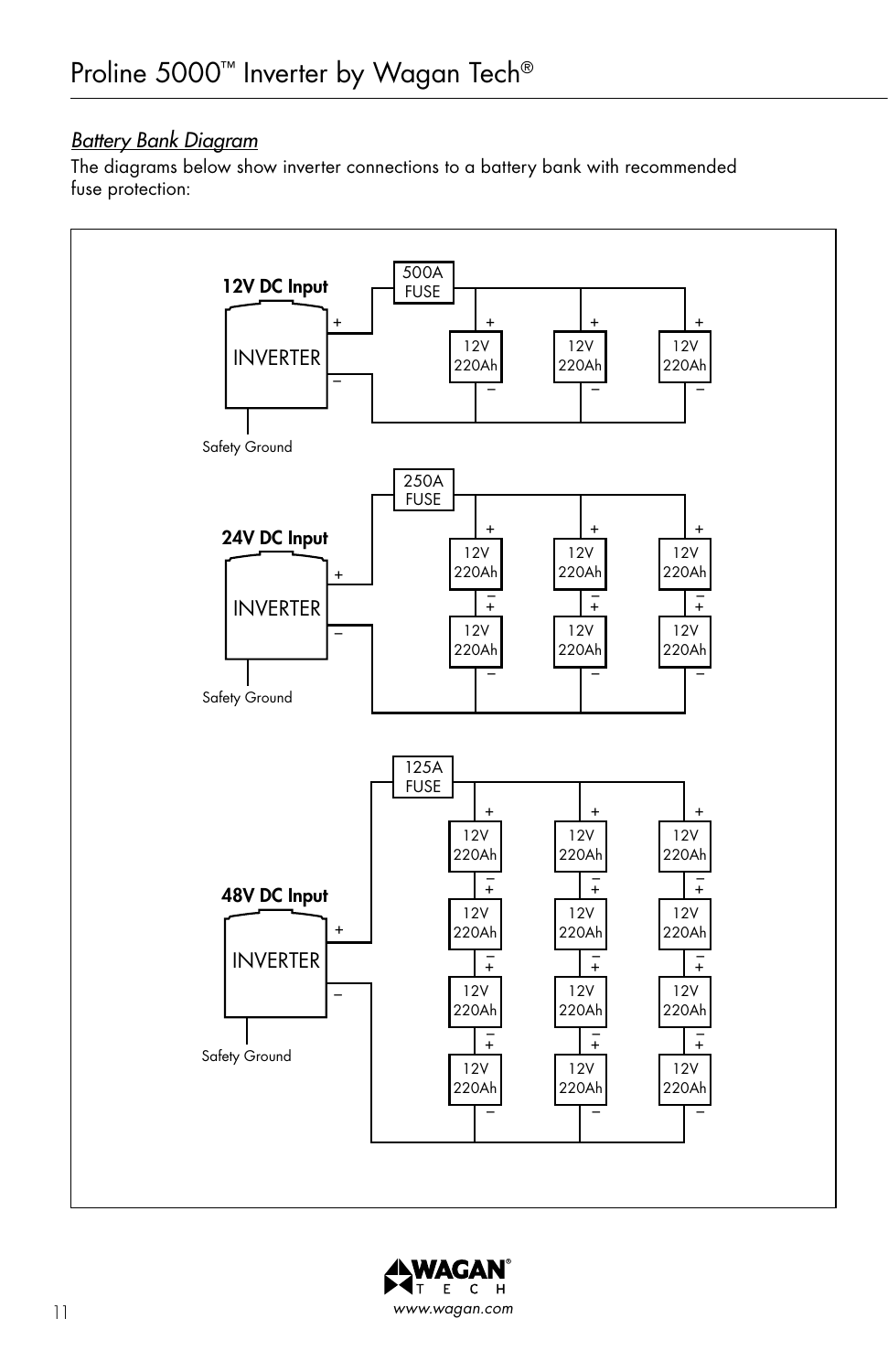#### WARNING: EXPLODING BATTERIES CAN SPRAY MOLTEN LEAD, HOT SULFURIC ACID AND PLASTIC FRAGMENTS. BATTERIES THAT ARE CHARGING OR UNDER HIGH DISCHARGE RATES CAN PRODUCE EXPLOSIVE HYDROGEN GAS INTO THE SURROUNDING AREA. BE SAFE—FUSE THE BATTERY BANK AND MAKE SURE THE BATTERY BANK LOCATION IS PROPERLY VENTILATED.

## *DC Cable Gauge*

Minimize cable losses by using the shortest practical length of insulated stranded copper wire. Refer to "Appendix A" at the rear of this manual for suggested cable gauge.

## INSTALLATION—CONNECTING AN INVERTER

## *General information*

This inverter must be mounted in a dry, cool and dust free environment.

If installation is on a wall or bulkhead, the inverter should be mounted horizontally. Vertical mounting allows dust and objects to fall into inverter vents.

Loose connections will result in a severe voltage drop that can cause damage to connectors, conductors and insulation and can cause sparking. Reverse polarity connection will blow the fuses in the inverter and can permanently damage to the inverter. Damage caused by reverse polarity will void the warranty.

All cables must be made of stranded, insulated copper wire. Measure the round trip length of cable needed. Round trip is the distance from the negative battery bank terminal to the inverter and back to the positive terminal of the battery bank. Use a length of string and follow the route the cables will follow. Measure the length of string and then determine the correct gauge cable required for the power level and total distance. Appendix A has a table that relates cable length and gauge for your inverter. Measure all terminal stud diameters that are to be connected to cables. Obtain ring terminals that fit the cables and terminal studs. Be sure the ring terminals can carry the current required.

The holes in the blade-style terminals will accommodate bolt sizes 1/4" through 3/8".

## GROUND TERMINAL WIRE REQUIREMENTS

Use a minimum of 6 gauge stranded wire for enclosure ground wire. Connect this to the chassis of your vehicle or to the grounding system in your boat. In a city, the ground wire can connect to a metal cold water pipe that goes underground. In remote locations, the ground wire can be connected to an "earth ground". This can be an attachment to a 6 foot long copper clad metal rod driven into the ground. In the unlikely event of a short circuit, operating the inverter without proper grounding can result in electrical shock. Do not directly connect this ground to the negative terminal on the inverter.

## *Cable Preparation*

- 1. Strip all cable ends to allow crimping of Ring Terminals.
- 2. Crimp appropriate sized ring terminals onto all cable ends including fuse holder cable ends.
- 3. Connect the fuse holders to the long positive (+) cable terminals.
- 4. Connect the fuse holders to the short positive (+) cable terminals.
- 5. Wrap the inverter positive cable ends with insulating plastic wrap.
- 6. Mount the fuse holders to a support structure.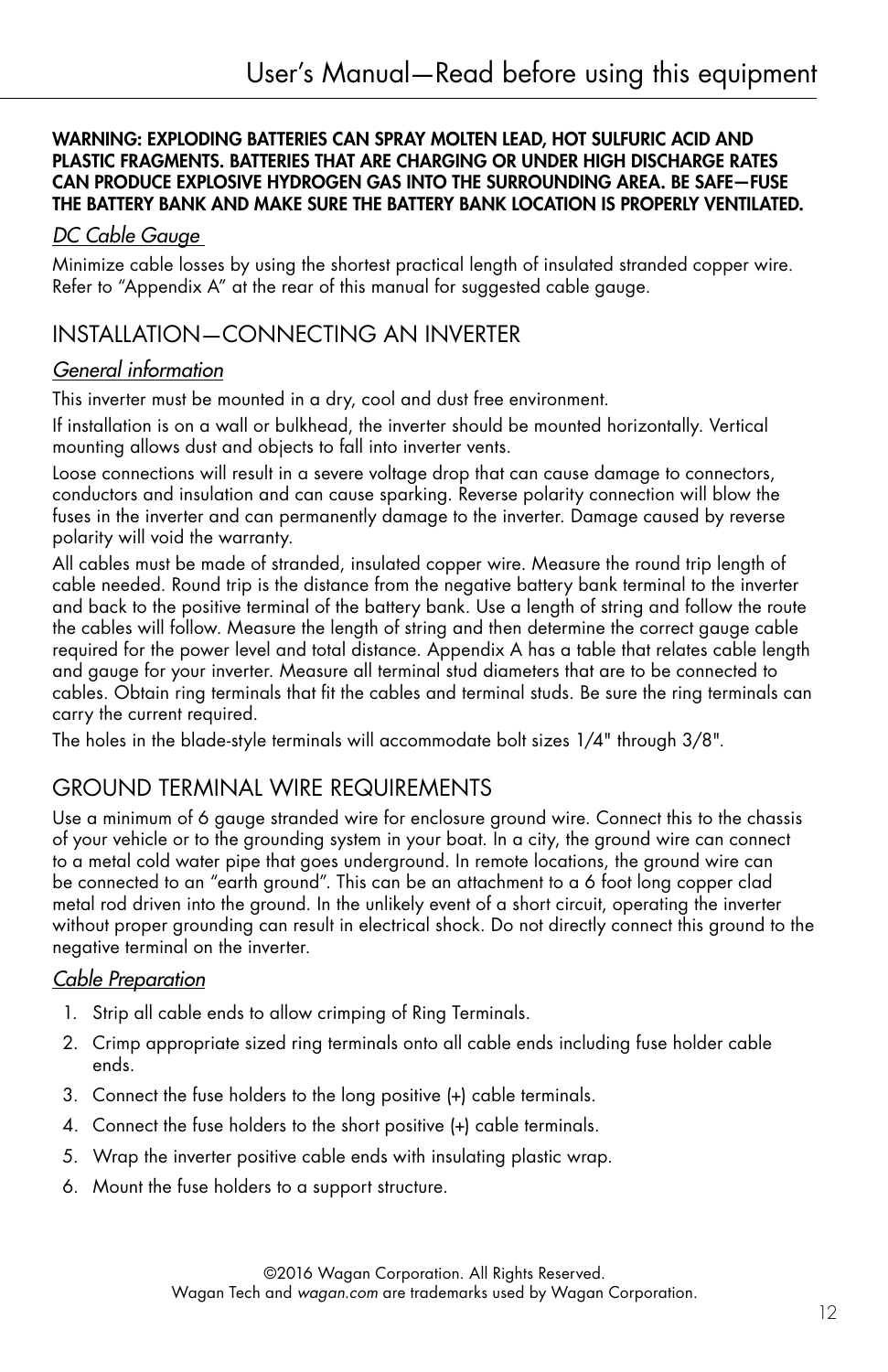- 7. Install fuses in the fuse holders and tighten the retaining nuts.
- 8. Install the Ground wire from the inverter enclosure to the grounding point.

#### A WARNING: THE PROCEDURE THAT FOLLOWS IS FOR SAFE CONNECTION TO MINIMIZE INITIAL CONNECTION SPARKING AND DAMAGE FROM UNPROTECTED BATTERY CABLE SHORTS.

Making the first connection between the positive cable and the inverter's positive terminal may cause a spark. This is a normal and is a result of capacitors in the inverter starting to charge. Because of the possibility of sparking, it is extremely important that both the inverter and the battery bank be positioned away from any source of flammable fumes or gases. Failure to heed this warning can result in fire or explosion. Do not make the first positive terminal connection immediately after batteries have been charging. Allow time for the battery gasses to vent to outside air.

#### *Inverter to Battery Connection Procedure*

- 1. Disconnect any Remote Switch Connector from the front panel of the inverter.
- 2. Make sure the ON/OFF switch located on the front panel of the inverter is in the OFF position.
- 3. Install all non-fused (negative) cables from the negative battery bank terminal to the Negative (−) Terminals on the rear of the inverter.
- 4. Tighten the retaining nuts.
- 5. Connect all fuses end positive cable ring terminals to the positive battery bank terminal.
- 6. Carefully tighten the retaining nuts. DO NOT SHORT BATTERY POSITIVE TO NEGATIVE OR GROUND.
- 7. At the inverter end, carefully connect it to one positive terminal. A spark is likely to result. This is normal.
- 8. Tighten the retaining nut. BE CAREFUL; DO NOT SHORT THE POSITIVE TERMINAL TO THE GROUNDED INVERTER ENCLOSURE.
- 9. Continue installing the remaining positive cables.
- 10. Turn on the inverter. Advance the Digital Display to the Voltage display (right green LED lit) by pressing the FUNCTION button. The display on the front panel should show the following amounts: #3744 (12V DC) *—* 10.5V-13.2V DC Input

#3744-4 (24V DC) *—* 21.0V-26.4V DC Input #3744-8 (48V DC) *—* 42.0V-52.8V DC Input

When the voltage reading does not fall within this range, check the connections of the wires to the terminals on the power source and the inverter to make sure they are secure. Also check the voltage of the power source. Make certain that the High Temp or Overload LED Indicators are not lit.

- 11. Turn OFF the inverter. The Overload and Over Temp LEDs may briefly "flash". This is normal. The audible alarm may also emit a short "chirp". This is also normal.
- 12. When you have confirmed that the appliance to be operated is turned off, plug the appliance into one of the AC Outlets on the front panel of the inverter.
- 13. Turn the inverter on.

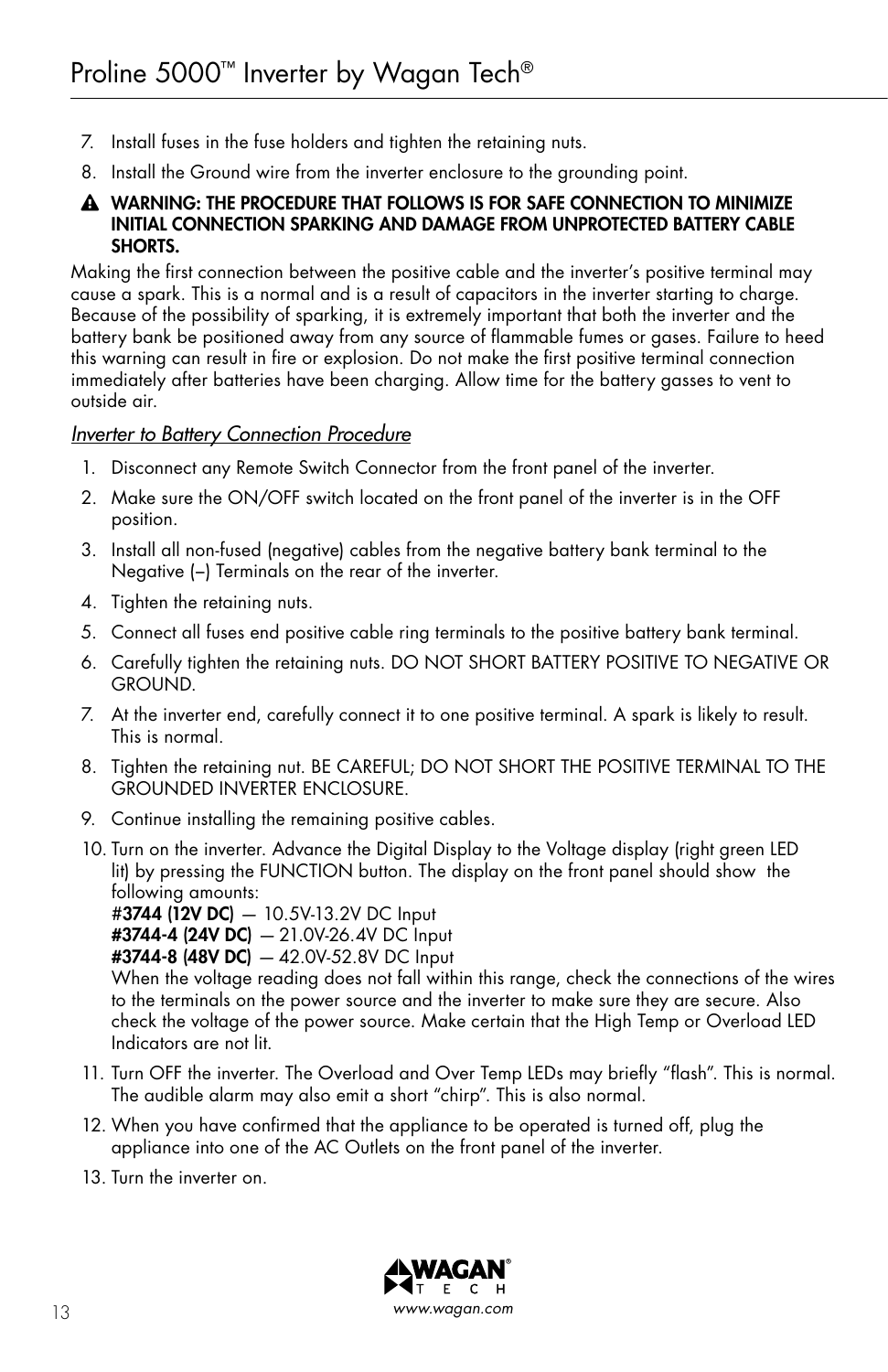Note: If an extension cord is used from the inverter to an appliance, limit the extension cord length to 50 feet or less. Make sure that the cord is properly rated to carry the appliance load. Extension cords are not to be used as permanent wiring. Instead, use High Output Terminals and NEC compliant wiring, outlets and installation techniques.

# CHARGING THE BATTERY BANK

It is not the purpose of this inverter user's guide to provide detailed information regarding battery charging systems. However, the user should try to augment any charging system with either wind power or solar power. These can continue to operate during power outages and they also reduce recharge time.

## *Regular Loss of Commercial Power*

If an inverter system is used during commercial power outages that occur daily, configure the charging system to replace energy during the time that commercial power is available. Replacement of battery energy always requires more than was taken from the battery (typically 130 percent). When charging you battery bank, make sure the current received by an individual battery is within its charge rating. Be sure that the battery is well vented as the area will likely have accumulations of an explosive mixture of hydrogen and oxygen. Follow all recommendations for use that are contained in the battery charger manual.

#### A WARNING: THERE IS DANGER OF EXPLOSION. DO NOT CONNECT OR DISCONNECT CHARGER CABLES DIRECTLY AFTER BATTERY DISCHARGE OR RECHARGE–MAKE SURE THAT THE BATTERY BANK AREA IS WELL VENTED BEFORE ATTACHING OR REMOVING CABLES.

If the flooded lead acid batteries are used, as examples given in this document, be sure that periodic checks of battery electrolyte levels are accomplished. Follow battery manufacturer's instructions in keeping the electrolytes at the proper level. Be sure to use pure distilled water when replacing evaporated electrolyte liquid.

## *Aboard a Vessel or Vehicle*

Manufacturer supplied engine driven alternators can usually be replaced with ones that can continuously deliver higher amperage. This should be done at the outset. Keep the batteries charging when the vessel or vehicle engine is operating. In the case of a vessel, make sure that shore power is used to recharge the batteries whenever possible.

## *Television and Audio Suggestions*

Although all inverters are shielded and filtered to minimize signal interference, some interference with your television picture may be unavoidable, especially with weak signals. However, here are some suggestions that may improve reception.

- First, make sure that the television antenna produces a clear signal under normal operating conditions (i.e., at home plugged into a standard 11O/120V AC wall outlet). Also, ensure that the antenna cable is properly shielded and of good quality.
- Change positions of the antenna cable and television power cord.
- Isolate the television, its power cord and antenna cables from the 12-volt power source by running an extension cord from the inverter to the television set.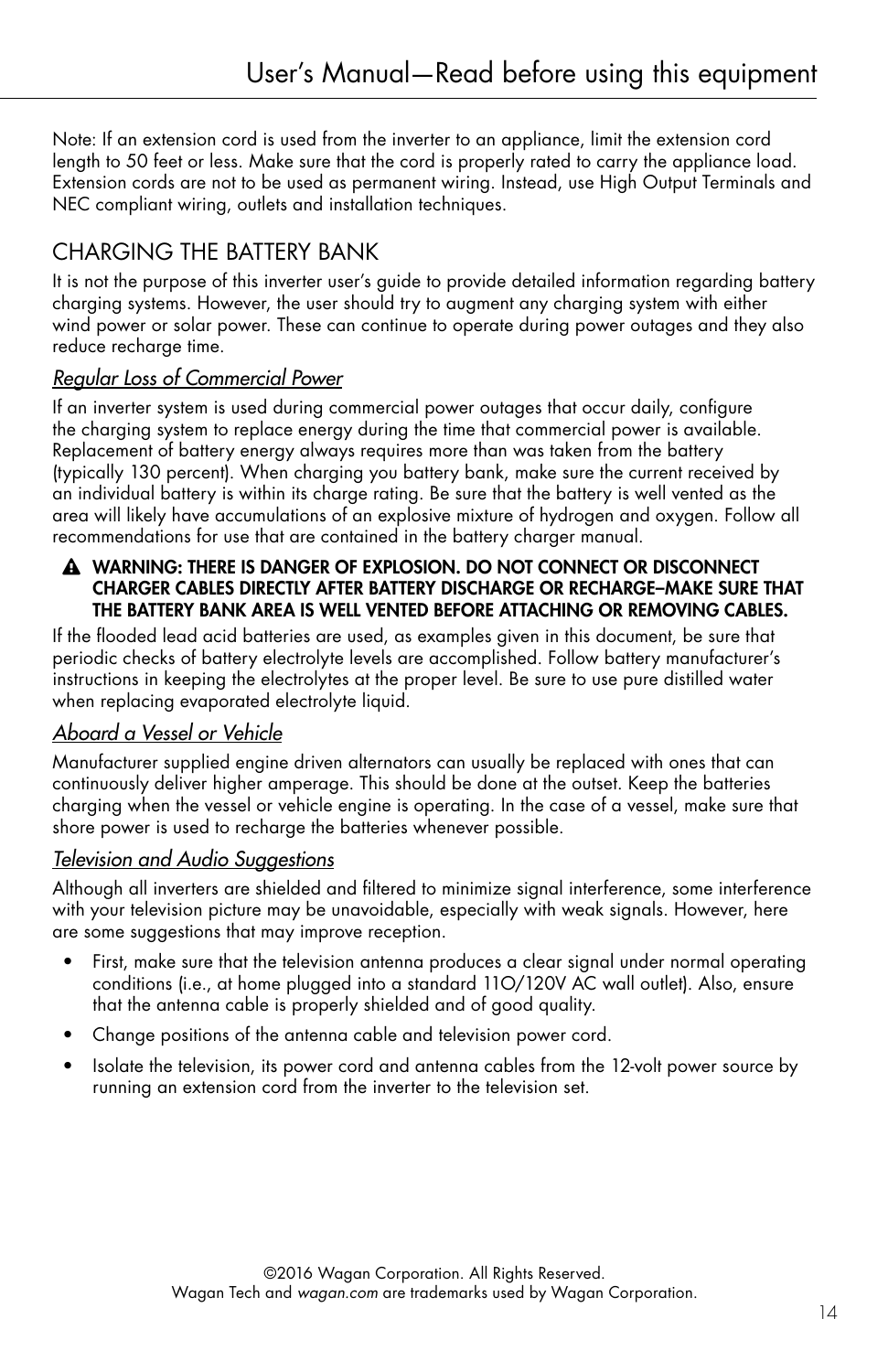• Coil the television power cord or install a clamp-on ferrite choke (available from electronic parts suppliers).

Note: Some inexpensive audio systems may have a slight "buzzing" sound when operated with the inverter. This is caused by insufficient filtering in the audio system. The only solution to this problem is to get a sound system with a higher quality power supply.

## TROUBLESHOOTING

#### *PROBLEM: Low or no output voltage*

| Reason                                                      | Solution                   |
|-------------------------------------------------------------|----------------------------|
| Poor contact with battery terminals                         | Clean terminals thoroughly |
| Using incorrect type of voltmeter to test<br>output voltage | Use true RMS reading meter |

#### *PROBLEM: Inverter is shut down*

| Reason                                           | <b>Solution</b>                                                     |
|--------------------------------------------------|---------------------------------------------------------------------|
| Battery voltage below rated value.               | Recharge or replace battery                                         |
| Equipment being operated draws too much<br>power | Cable gauge may be inadequate-use heavier<br>cables                 |
| Inverter is too hot (thermal shut down mode)     | Allow inverter to cool                                              |
|                                                  | Check for adequate ventilation.                                     |
|                                                  | Reduce the load on the inverter to rated continuous<br>power output |
| Unit may be defective                            | See warranty and call customer service                              |

## *PROBLEM: TV/audio interference*

| Reason                                    | Solution                                                  |
|-------------------------------------------|-----------------------------------------------------------|
| Electrical interference from the inverter | Add a ferrite data line filter on to the TV<br>power cord |

## *PROBLEM: Low battery alarm on all the time*

| Reason                                                                        | Solution                                      |  |  |
|-------------------------------------------------------------------------------|-----------------------------------------------|--|--|
| Input voltage below rated value.                                              | Increase input voltage maintain regulation.   |  |  |
| Poor or weak battery condition                                                | Recharge or replace battery                   |  |  |
| Poor or loose cable connection                                                | Inspect terminals and tighten all connections |  |  |
| Inadequate power being delivered to the<br>inverter or excessive voltage drop | Use lower gauge wire                          |  |  |
|                                                                               | Keep wire length as short as possible         |  |  |

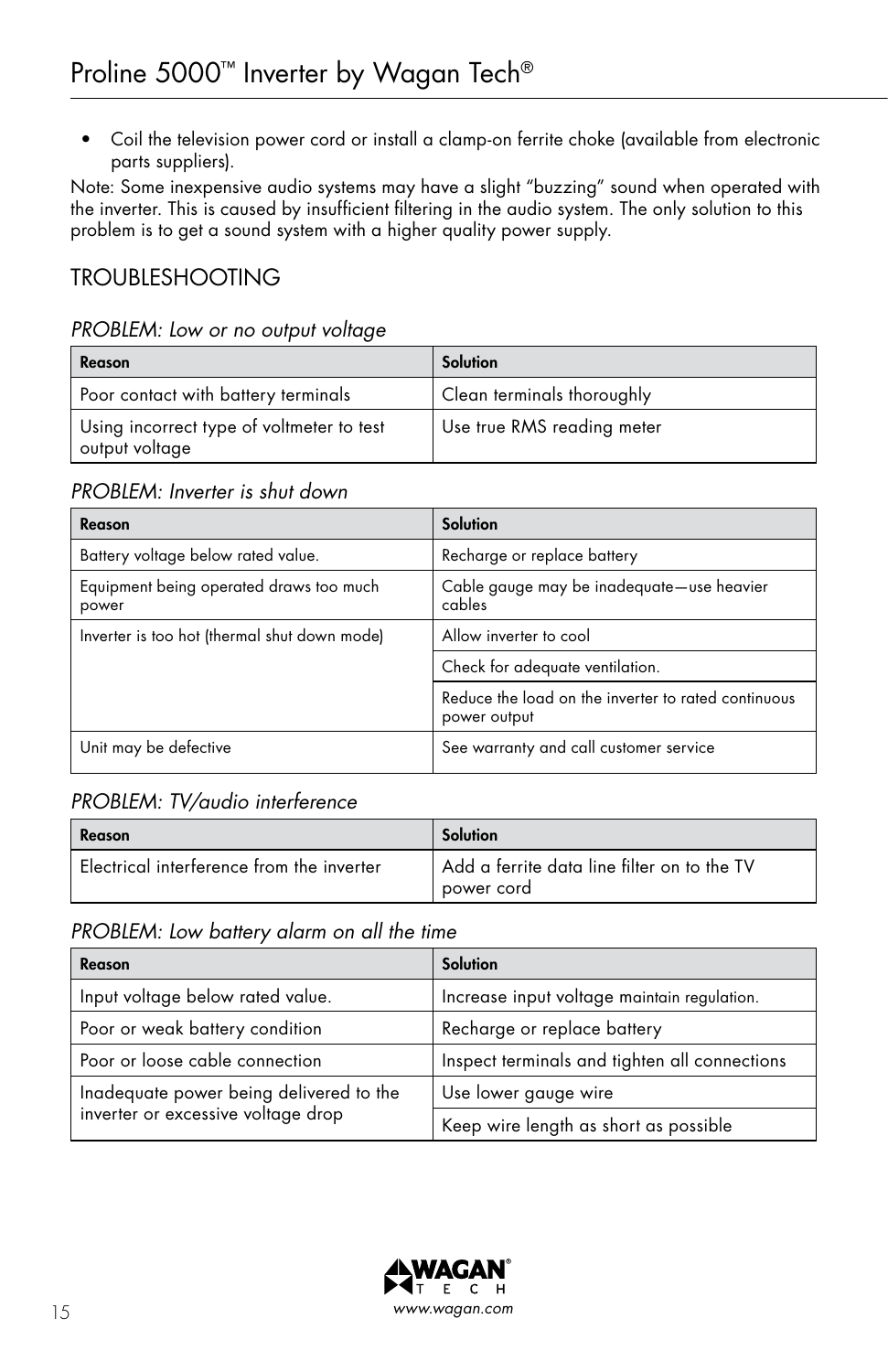# **SPECIFICATIONS**

| <b>Name</b>                                         | <b>Description</b>                                                                                                         |
|-----------------------------------------------------|----------------------------------------------------------------------------------------------------------------------------|
| Input                                               | #3744 - 11V-14V DC Input<br>#3744-4 - 21V-28V DC Input<br>#3744-8 - 42V-56V DC Input                                       |
| Output                                              | <b>115V AC</b>                                                                                                             |
| Output waveform                                     | Modified Sine Waveform                                                                                                     |
| Continuous power                                    | 5,000 watts                                                                                                                |
| Surge power                                         | 10,000 watts                                                                                                               |
| Efficiency                                          | Approximately 90 %                                                                                                         |
| No load current draw<br>Switched ON<br>Switched OFF | $<$ 1.5A DC<br>$< 0.2A$ DC                                                                                                 |
| Battery low alarm                                   | $\textbf{\#3744} - 10.5\text{V} \pm 0.5\text{V}$ DC<br>#3744-4 - 21.0V ± 1.0V DC<br>#3744-8 $-$ 42.0V $\pm$ 2.0V DC        |
| Battery low shutdown                                | $\textbf{\#3744} - 9.5\text{V} \pm 0.5\text{V}$ DC<br>#3744-4 - 20.0V ± 1.0V DC<br>$\texttt{\#3744-8} - 40.0V \pm 2.0V$ DC |
| AC output sockets                                   | 3 US standard grounded                                                                                                     |
| Power switch                                        | DC input ON/OFF control                                                                                                    |
| Dimensions                                          | $15.3 \times 6.5 \times 6.0$ in (38.9 x 16.5 x 15.2 cm)                                                                    |
| Net Weight                                          | 11.1 lbs (5.0 kg)                                                                                                          |

#### *Note:*

All specifications are typical at nominal line, half load, and 77°F (25°C) unless otherwise noted. Specifications are subject to change without notice.

## DISPOSAL OF INVERTER

Electronic products are known to contain materials that are toxic if improperly disposed. Contact local authorities for disposal and recycling information.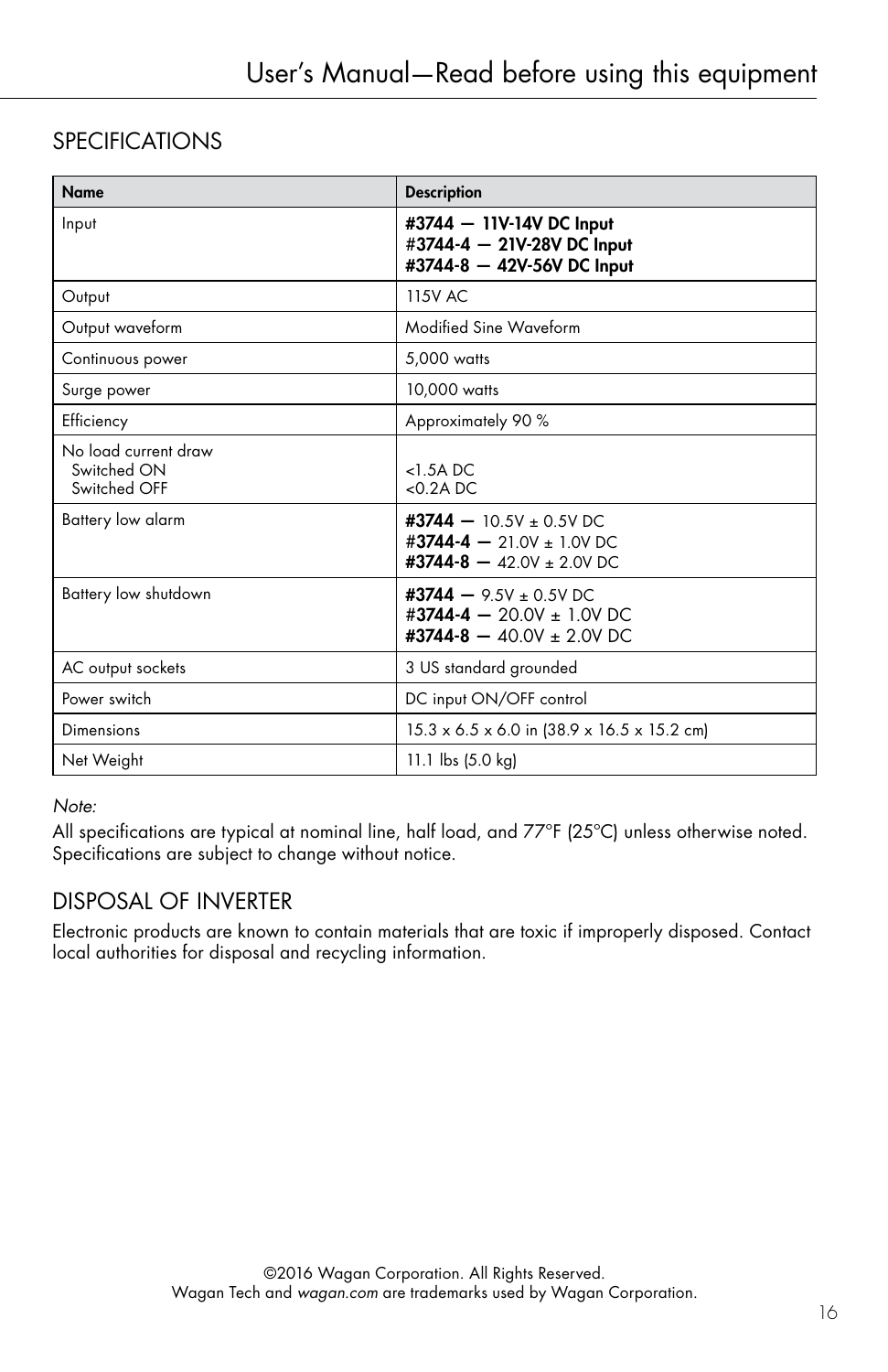# APPENDIX A: CABLE GAUGE GUIDE

| Item<br>Number | <b>Total Cable</b><br>Length (feet) | $\overline{2}$ | 4              | 6              | 8   | 10     | 12           | 14           | 16           | 18           | 20           | Fuse<br>(Amps) |
|----------------|-------------------------------------|----------------|----------------|----------------|-----|--------|--------------|--------------|--------------|--------------|--------------|----------------|
| #3744          | <b>Gauge (AWG)</b>                  | 4              |                | 2/0            | 3/0 | 4/0    | $2/0\times2$ | $2/0\times2$ | $3/0\times2$ | $4/0\times2$ | $4/0\times2$ | 500            |
| #3744-4        |                                     | 10             | $\circ$        | $\overline{A}$ | ◠   | $\sim$ | ာ            |              |              | $\Omega$     | $\Omega$     | 250            |
| #3744-8        |                                     | 12             | $\overline{2}$ | 12             | 10  | 8      | 8            | 6            | 6            | 6            | $\circ$      | 125            |

Cable recommendations are for full 5,000 watt output.

For installations that are stationary or in vessels that have no grounded frame, measure and use all lengths of cable that connect the battery or battery bank to the inverter. Measure from battery positive (+) to inverter positive (+), then add battery negative (-) to inverter negative (-). Use this Total Cable Length to determine the correct cable gauge in table in "Appendix A".



Many inverter installations are in 12V negative-ground vehicles. It is possible to use the vehicle frame as the part of the negative (-) conductor back to the battery or battery bank. To determine the Total Cable Length in this case, add all cable lengths. Do not include the vehicle chassis.

If installing in vehicle, ground inverter to chassis. Do not ground inverter to negative terminal.



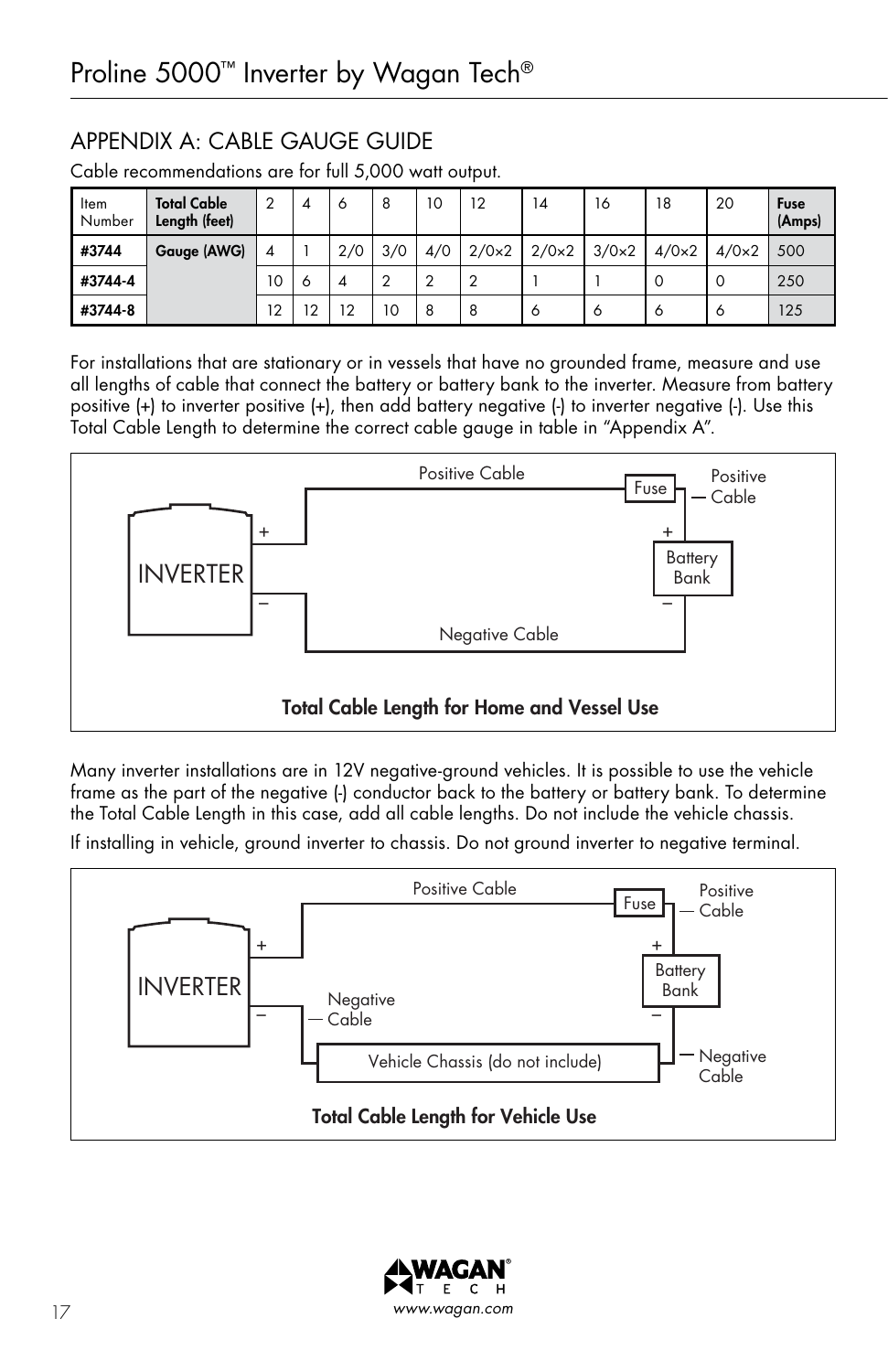#### **The WAGAN Corporation warranty is limited to products sold only in the United States.**

#### **Warranty Duration:**

Product is warranted to the original purchaser for a period of from the original purchase date, to be free of defects in material and workmanship. WAGAN Corporation disclaims any liability for consequential damages. In no event will WAGAN Corporation be responsible for any amount of damages beyond the amount paid for the product at retail.

#### **Warranty Performance:**

During the warranty period, a product with a defect will be replaced with a comparable model when the product is returned to WAGAN Corporation with an original store receipt. WAGAN Corporation will, at its discretion, replace or repair the defective part. The replacement product will be warranted for the balance of the original warranty period. This warranty does not extend to any units which have been used in violation of written instructions furnished.

#### **Warranty Disclaimers:**

This warranty is in lieu of all warranties expressed or implied and no representative or person is authorized to assume any other liability in connection with the sale of our products. There shall be no claims for defects or failure of performance or product failure under any theory of tort, contract or commercial law including, but not limited to negligence, gross negligence, strict liability, breach of warranty, and breach of contract.

#### **Returns:**

WAGAN Corporation is not responsible for any item(s) returned without an official Return Authorization number (RA#). Please contact our customer service team by phone or email to obtain an RA#. You can also visit our website and chat with our team during our normal business hours. For more details and instructions on how to process a warranty claim, please read the "Returns" section under the "Contact" page on our website. WAGAN Corporation is not responsible for any shipping charges incurred in returning the item(s) back to the company for repair or replacement.

Register your product online at http://tinyurl.com/wagan-registration to be added to our email list. You will receive previews on our upcoming products, promotions, and events.

*©2015*